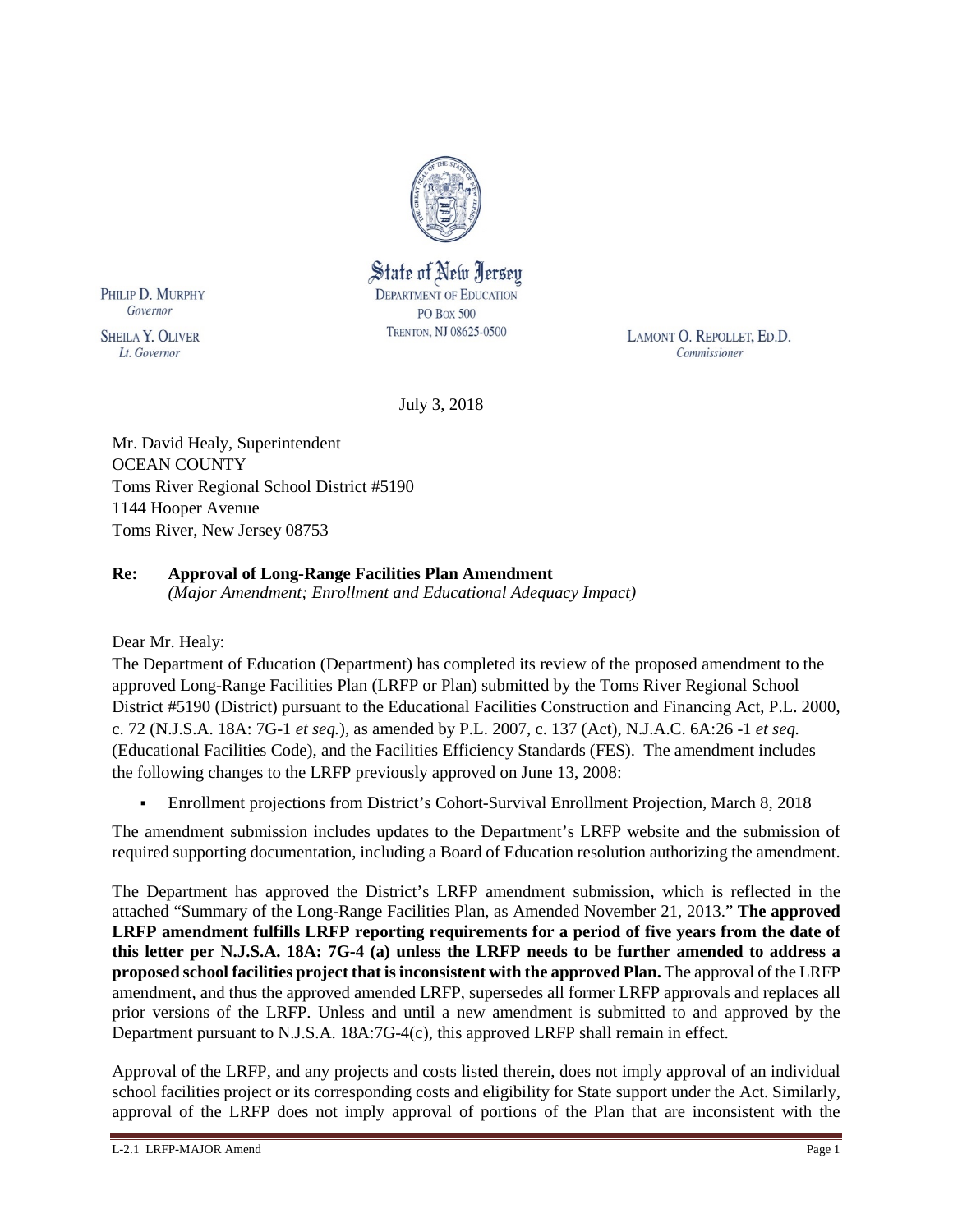Department's FES and proposed building demolition or replacement. Determination of preliminary eligible costs and final eligible costs will be made at the time of the approval of a particular school facilities project pursuant to N.J.S.A. 18A:7G-5. The District must submit a feasibility study as part of the school facilities project approval process, pursuant to N.J.S.A. 18A:7G-7b, to support proposed building demolition or replacement. The feasibility study should demonstrate that a building might pose a risk to the safety of the occupants after rehabilitation or that rehabilitation is not cost-effective.

Please H. Lyle Jones, Manager, Office of School Facilities, at telephone number (609) 376-3683 or email lyle.jones@doe.nj.gov with any questions you may have.

Sincerely,

Bernard E. Piara Jr.

Bernard E. Piaia, Jr., Director Office of School Facilities

BEP hlj

Enclosure

c: Kevin Dehmer, Division Director, Facilities & Finance Judith DeStefano-Anen, Executive County Superintendent H. Lyle Jones, Manager, Office of School Facilities Mark B. Wagner, School District Manager of Capital Projects William Doering, School District Business Manager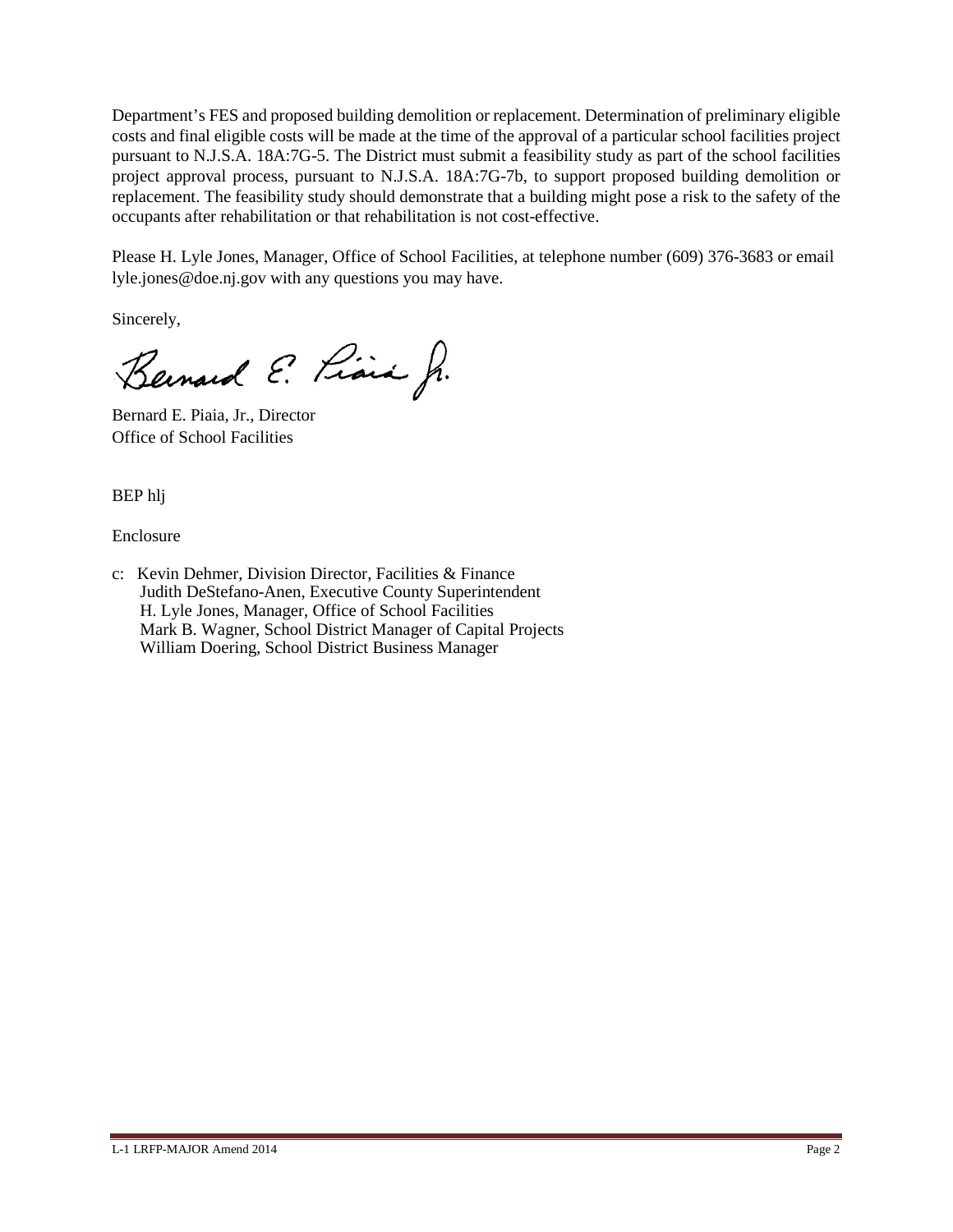## Toms River Regional School District #5190 **Summary of the Long-Range Facilities Plan, as Amended**

The Department of Education (Department) has completed its review of the Long-Range Facilities Plan (LRFP or Plan) amendment submitted by the Toms River Regional School District #5190 (District) pursuant to the Educational Facilities Construction and Financing Act, P.L. 2000, c. 72 (N.J.S.A. 18A: 7G-1 *et seq.*), as amended by P.L. 2007, c. 137 (Act), N.J.A.C. 6A:26-1 et seq. (Educational Facilities Code), and the Facilities Efficiency Standards (FES).

This is the Department's summary of the District's LRFP, as amended. The summary is based on the standards set forth in the Act, the Educational Facilities Code, the FES, District-entered data in the Department's LRFP website, and District-supplied supporting documentation. The referenced reports in *italic* text are standard LRFP reports available on the Department's LRFP website.

### **1. Inventory Overview**

The District provides services for students in grades K-12. The predominant existing school grade configuration is K-5, 6-8,  $\&$  9-12. The predominant proposed school grade configuration K-5, 6-8,  $\&$ 9-12.

The District identified existing and proposed schools, sites, buildings, playgrounds, playfields, and parking lots in its LRFP. The total number of existing and proposed district-owned or leased schools, sites, and buildings are listed in Table 1. A detailed description of each asset can be found in the LRFP website report titled *"Site Asset Inventory Report."* Section 6 of this Summary lists work proposed at each school.

|                                                      | <b>Existing</b> | <b>Proposed</b> |
|------------------------------------------------------|-----------------|-----------------|
| <b>Sites:</b>                                        |                 |                 |
| <b>Total Number of Sites</b>                         |                 |                 |
| Number of Sites with no Buildings                    |                 |                 |
| Number of Sites with no Instructional Buildings      |                 |                 |
| <b>Schools and Buildings:</b>                        |                 |                 |
| Total Number of Schools with Enrollments*            |                 |                 |
| <b>Total Number of Instructional Buildings</b>       |                 |                 |
| Total Number of Administrative and Utility Buildings |                 |                 |
| <b>Total Number of Athletic Facilities</b>           |                 |                 |
| <b>Total Number of Parking Structures</b>            |                 |                 |
| <b>Total Number of Temporary Facilities</b>          |                 |                 |

## **Table 1: Inventory Summary**

*\*Includes schools with three-digit Department code numbers and Fall Report enrollments.*

**As directed by the Department, incomplete school facilities projects that have project approval from the Department are represented as "existing" in the Plan.** District schools with incomplete approved projects that include new construction or the reconfiguration of existing program space are as follows: n.a.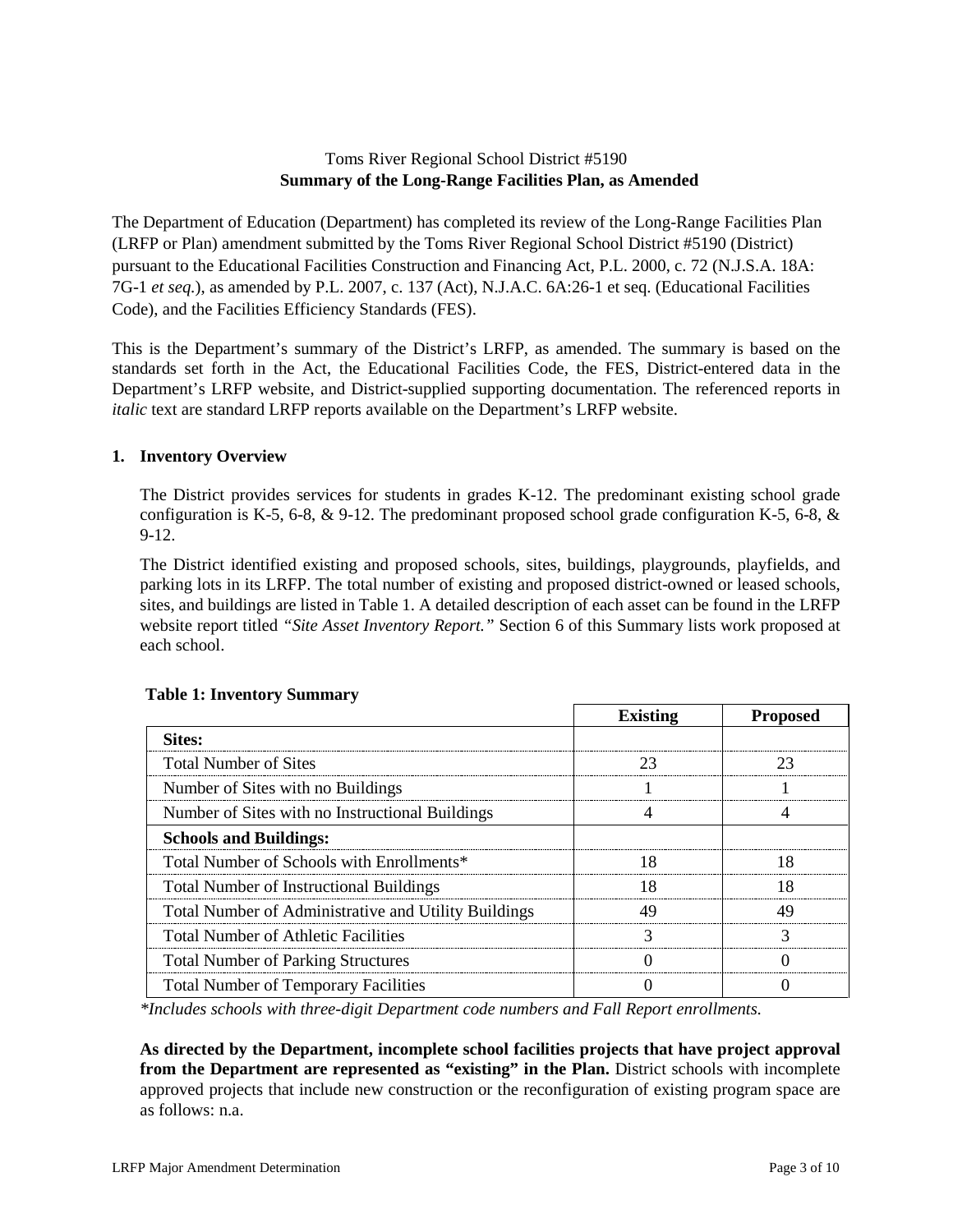Major conclusions are as follows:

- The District is proposing to maintain the existing number of District-owned or leased sites.
- The District is proposing to maintain the existing number of District-operated schools.
- The District is proposing to maintain the existing number of District-owned or leased instructional buildings. The District is proposing to maintain the existing number of District-owned or leased non-instructional buildings.
	- NOTE: The District no longer intends to construct the Kindergarten Building or the Wellness Center at Toms River Intermediate East
- **FINDINGS** The Department has determined that the proposed inventory is adequate for approval of the District's LRFP amendment. However, the LRFP determination does not imply approval of an individual school facilities project listed within the LRFP. The District must submit individual project applications for project approval. If building demolition or replacement is proposed, the District must submit a feasibility study, pursuant to N.J.S.A. 18A:7G-7b, as part of the application for the specific school facilities project.

#### **2. District Enrollments and School Grade Alignments**

The District determined the number of students, or "proposed enrollments," to be accommodated in the LRFP on a district-wide basis and in each school. The District's existing and proposed enrollments and the cohort-survival projection provided by the Department on the LRFP website are listed in Table 2. Detailed information can be found in the LRFP website report titled "*Enrollment Projection Detail."*  Existing and proposed school enrollments and grade alignments can be found in the report titled *"Enrollment and School Grade Alignment."* Enrollment projections from District's Cohort-Survival Enrollment Projection, March 8, 2018

|                             | Actual<br><b>Enrollments</b><br>2017-2018 | <b>District Proposed</b><br><b>Enrollments</b> | Department's<br><b>LRFP</b> Website<br>Projection |
|-----------------------------|-------------------------------------------|------------------------------------------------|---------------------------------------------------|
| Grades K-12:                |                                           |                                                |                                                   |
| Grades K-5, including SCSE  | 6,810                                     | 6,868                                          | $NA$ .                                            |
| Grades 6-8, including SCSE  | 3.986                                     | 3.715                                          | N A                                               |
| Grades 9-12, including SCSE | 5.476                                     | 4.986                                          | N.A.                                              |
| <b>Totals K-12</b>          | 16,269                                    | 15,569                                         | N.A.                                              |
| Pre-Kindergarten:           |                                           |                                                |                                                   |
| Pre-Kindergarten, Age 3     |                                           |                                                | N A                                               |
| Pre-Kindergarten, Age 4     |                                           |                                                | N A                                               |
| Pre-Kindergarten, SCSE      | U                                         | 218                                            | N.A.                                              |
| <b>District Totals</b>      | 16.269                                    | 15.787                                         | N.A.                                              |

|  | Table 2: Enrollment – Grade Alignments |
|--|----------------------------------------|
|--|----------------------------------------|

*"SCSE" = Self-Contained Special Education*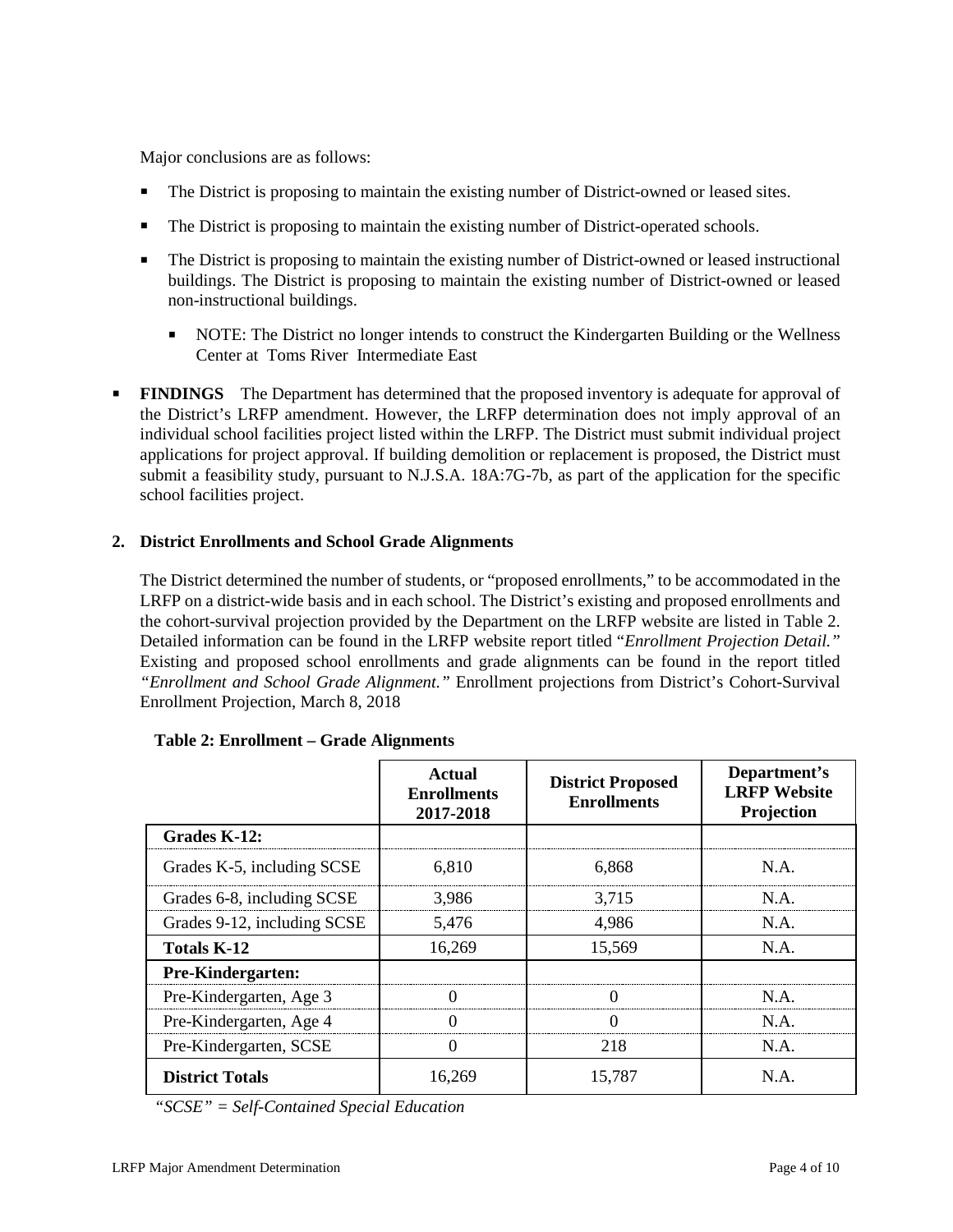Major conclusions are as follows:

- The District is not using the Department's LRFP website projection. Supporting documentation was submitted to the Department as required to justify the proposed enrollments.
- The District is planning for decreased enrollments.

**FINDINGS** The Department has determined that the District's proposed enrollments are supportable for approval of the District's LRFP amendment. The Department will require a current enrollment (most recent is dated March 8, 2018) projection at the time an application for a school facilities project is submitted incorporating the District's most recent Fall Enrollment Report in order to verify that the LRFP's planned capacity is appropriate for the updated enrollments.

#### **4. FES and District Practices Capacity**

The proposed room inventories for each school were analyzed to determine whether the LRFP provides adequate capacity for the proposed enrollments. Two capacity calculation methods, called *"FES Capacity"* and *"District Practices Capacity,"* were used to assess existing and proposed school capacity in accordance with the FES and District program delivery practices. A third capacity calculation, called *"Functional Capacity,"* determines Unhoused Students and potential State support for school facilities projects. Functional Capacity is analyzed in Section 5 of this Summary.

- *FES Capacity* only assigns capacity to pre-kindergarten *(if district-owned or operated),* kindergarten, general, and self-contained special education classrooms. No other room types are considered to be capacity-generating**.** Class size is based on the FES and is prorated for classrooms that are sized smaller than FES classrooms. FES Capacity is most accurate for elementary schools, or schools with non-departmentalized programs, in which instruction is "homeroom" based. This capacity calculation may also be accurate for middle schools depending upon the program structure. However, this method usually significantly understates available high school capacity since specialized spaces that are typically provided in lieu of general classrooms are not included in the capacity calculations.
- *District Practices Capacity* allows the District to include specialized room types in the capacity calculations and adjust class size to reflect actual practices. This calculation is used to review capacity and enrollment coordination in middle and high schools.

A capacity utilization factor in accordance with the FES is included in both capacity calculations. A 90% capacity utilization rate is applied to classrooms serving grades K-8. An 85% capacity utilization rate is applied to classrooms serving grades 9-12. No capacity utilization factor is applied to preschool classrooms.

Table 3 provides a summary of proposed enrollments and District-wide capacities. Detailed information can be found in the LRFP website report titled "*FES and District Practices Capacity."* Enrollment projections from District's Cohort-Survival Enrollment Projection, March 8, 2018

#### **Table 3: FES and District Practices Capacity Summary**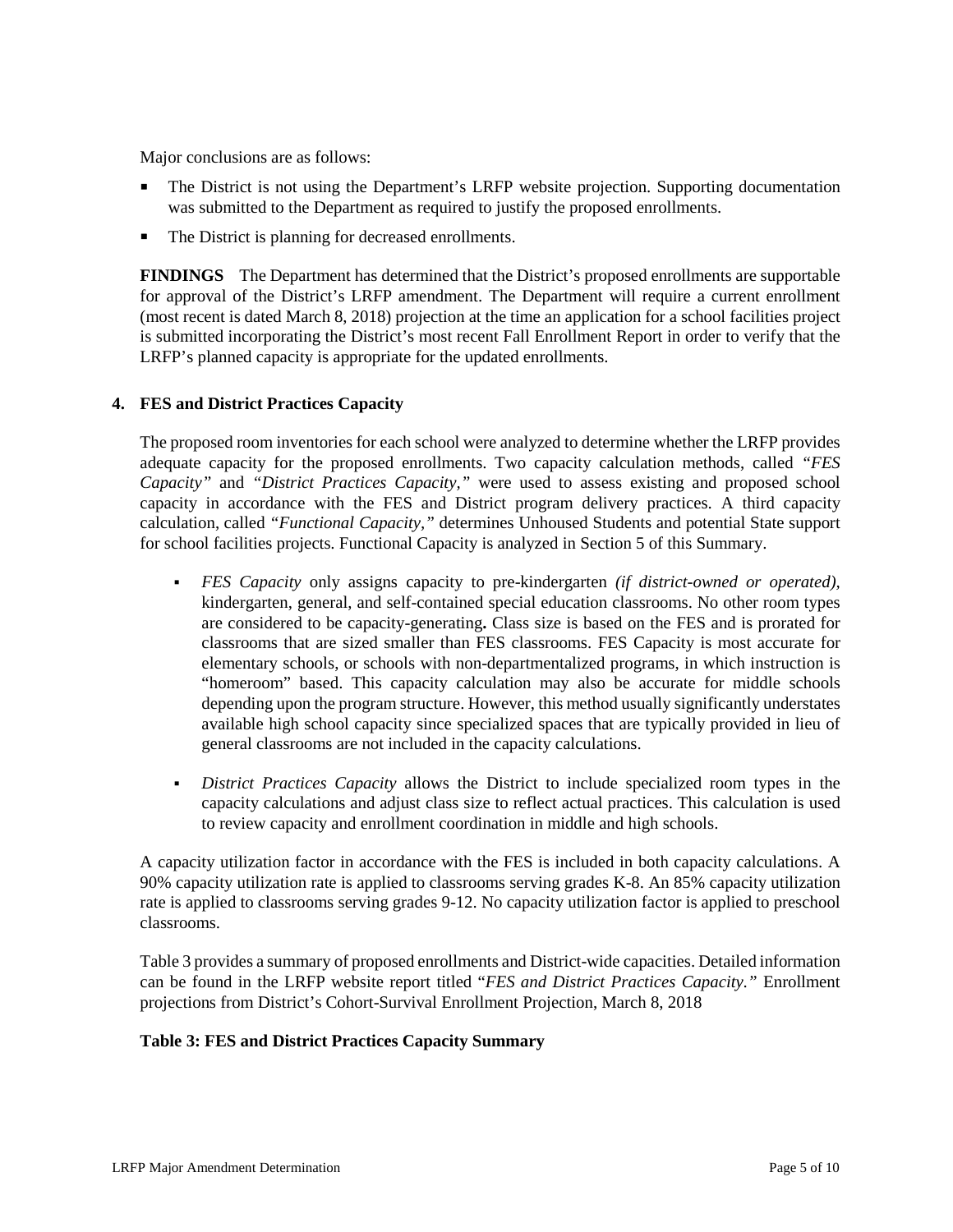|                                          | <b>Total FES Capacity</b> | <b>Total District Practices</b><br>Capacity |
|------------------------------------------|---------------------------|---------------------------------------------|
| (A) Proposed Enrollments                 | 15,787                    | 15.787                                      |
| (B) Existing Capacity                    | 13,811                    | 18 94                                       |
| <i>*Existing Capacity Status (B)-(A)</i> | $-1.976$                  | 2.907                                       |
| (C) Proposed Capacity                    | 13,811                    | 18.694                                      |
| <i>*Proposed Capacity Status (C)-(A)</i> | $-1.976$                  | -907                                        |

*\* Positive numbers signify surplus capacity; negative numbers signify inadequate capacity. Negative values for District Practices capacity are acceptable if proposed enrollments do not exceed 100% capacity utilization.*

Major conclusions are as follows:

- The District has adequately coordinated proposed school capacities and enrollments in the LRFP for grade groups with no proposed new construction.
- Adequate justification has been provided by the District if capacity for a school with proposed work in the LRFP deviates from the proposed enrollments by more than 5%.

**FINDINGS** The Department has determined that proposed District capacity, in accordance with the proposed enrollments, is adequate for approval of the District's LRFP amendment. The Department will require a current enrollment projection at the time an application for a school facilities project is submitted, incorporating the District's most recent Fall Enrollment Report, in order to verify that the LRFP's planned capacity meets the District's updated enrollments.

#### **5. Functional Capacity and Unhoused Students Prior to Proposed Work**

*Functional Capacity* was calculated and compared to the proposed enrollments to provide a preliminary estimate of Unhoused Students and new construction funding eligibility. Functional Capacity is the adjusted gross square footage of a school building *(total gross square feet minus excluded space)*  divided by the minimum area allowance per Full-time Equivalent student for the grade level contained therein. Unhoused Students is the number of students projected to be enrolled in the District that exceeds the Functional Capacity of the District's schools pursuant to N.J.A.C. 6A:26-2.2(c).

*"Excluded Square Feet"* in the LRFP Functional Capacity calculation includes (1) square footage exceeding the FES for any pre-kindergarten, kindergarten, general education, or self-contained special education classroom; (2) grossing factor square footage *(corridors, stairs, mechanical rooms, etc.)* that exceeds the FES allowance, and (3) square feet proposed to be demolished or discontinued from use. Excluded square feet may be revised during the review process for individual school facilities projects.

Table 4 provides a preliminary assessment of Functional Capacity, Unhoused Students, and Estimated Maximum Approved Area for the various grade groups in accordance with the FES. Detailed information concerning the calculation and preliminary excluded square feet can be found in the LRFP website reports titled *"Functional Capacity and Unhoused Students*" and *"Functional Capacity Excluded Square Feet."* Enrollment projections from District's Cohort-Survival Enrollment Projection, March 8, 2018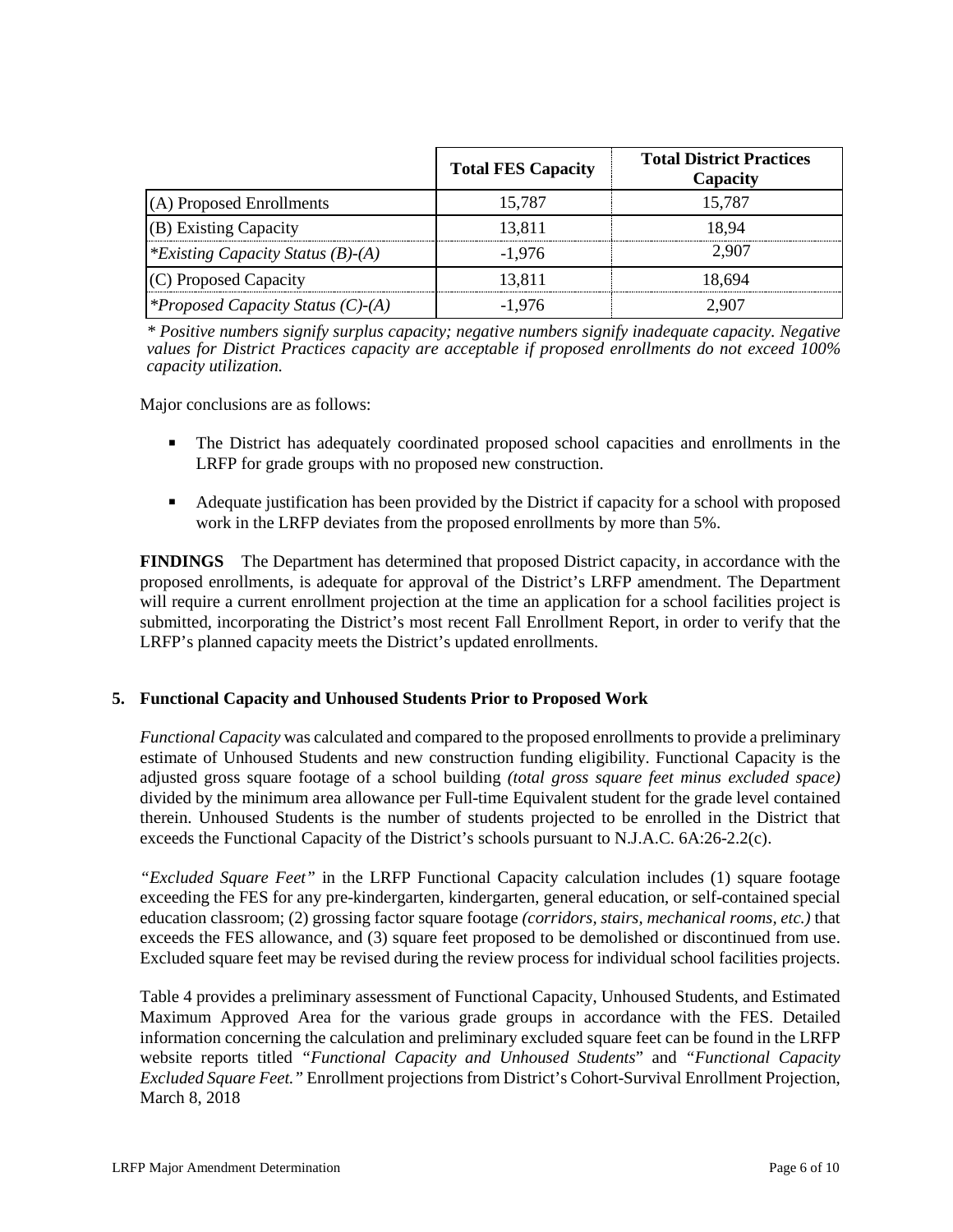|                    | A<br>Proposed<br>Enrollment | R<br>Estimated<br>Existing<br>Functional<br>Capacity | $C = A-B$<br>Unhoused<br><b>Students</b> | D<br>Area<br>Allowance<br>(gsf/students) | $E = C x D$<br>Estimated<br>Maximum<br>Approved<br>Area for<br>Unhoused<br><b>Students</b> |
|--------------------|-----------------------------|------------------------------------------------------|------------------------------------------|------------------------------------------|--------------------------------------------------------------------------------------------|
| $PK(3 \& 4)$       | 218                         |                                                      | 218                                      | 125                                      | 27,250                                                                                     |
| Elementary $(K-5)$ | 6,868                       | 6,281                                                | 587                                      | 125                                      | 73,303                                                                                     |
| Middle $(6-8)$     | 3.715                       | 3.998                                                |                                          | 134                                      |                                                                                            |
| High $(9-12)$      | 4,986                       | 4,421                                                | 565                                      | 151                                      | 85,315                                                                                     |
| <b>Totals K-12</b> | 15,787                      | 14,700                                               |                                          |                                          |                                                                                            |

**Table 4: Functional Capacity and Unhoused Students Prior to Proposed Work\***

Major conclusions are as follows:

- The calculations for "Estimated Existing Functional Capacity" include school facilities projects that have been approved by the Department but were not under construction or complete at the time of the submission of the LRFP amendment. N.A.
- The District, based on the preliminary LRFP assessment, has Unhoused Students for the following FES grade groups: K-5 & 9-12.
- The District, based on the preliminary LRFP assessment, does not have Unhoused Students for the following FES grade groups: 6-8 (283) excess space no unhoused students.
- Pre-kindergarten students are not included in the calculations. Unhoused pre-kindergarten selfcontained special education students are eligible for State support. A determination of square footage eligible for State support will be made at the time an application for a specific school facilities project is submitted to the Department for review and approval.
- The District is not proposing to demolish or discontinue the use of existing District-owned instructional space. The Functional Capacity calculation excludes square feet proposed to be demolished or discontinued for the following FES grade groups: N.A.

**FINDINGS** Functional Capacity and Unhoused Students calculated in the LRFP are preliminary estimates. Justification for square footage in excess of the FES and the determination of additional excluded square feet, Preliminary Eligible Costs (PEC), and Final Eligible Costs (FEC) will be included in the review process for specific school facilities projects. A feasibility study undertaken by the District is required if building demolition or replacement is proposed per N.J.A.C. 6A:26-2.3(b)(10).

#### **6. Proposed Work**

The District was instructed to review the condition of its facilities and sites and to propose corrective *"system"* and *"inventory"* actions in its LRFP. *"System"* actions upgrade existing conditions without changing spatial configuration or size. Examples of system actions include new windows, finishes, and mechanical systems. *"Inventory"* actions address space problems by removing, adding, or altering sites, schools, buildings and rooms. Examples of inventory actions include building additions, the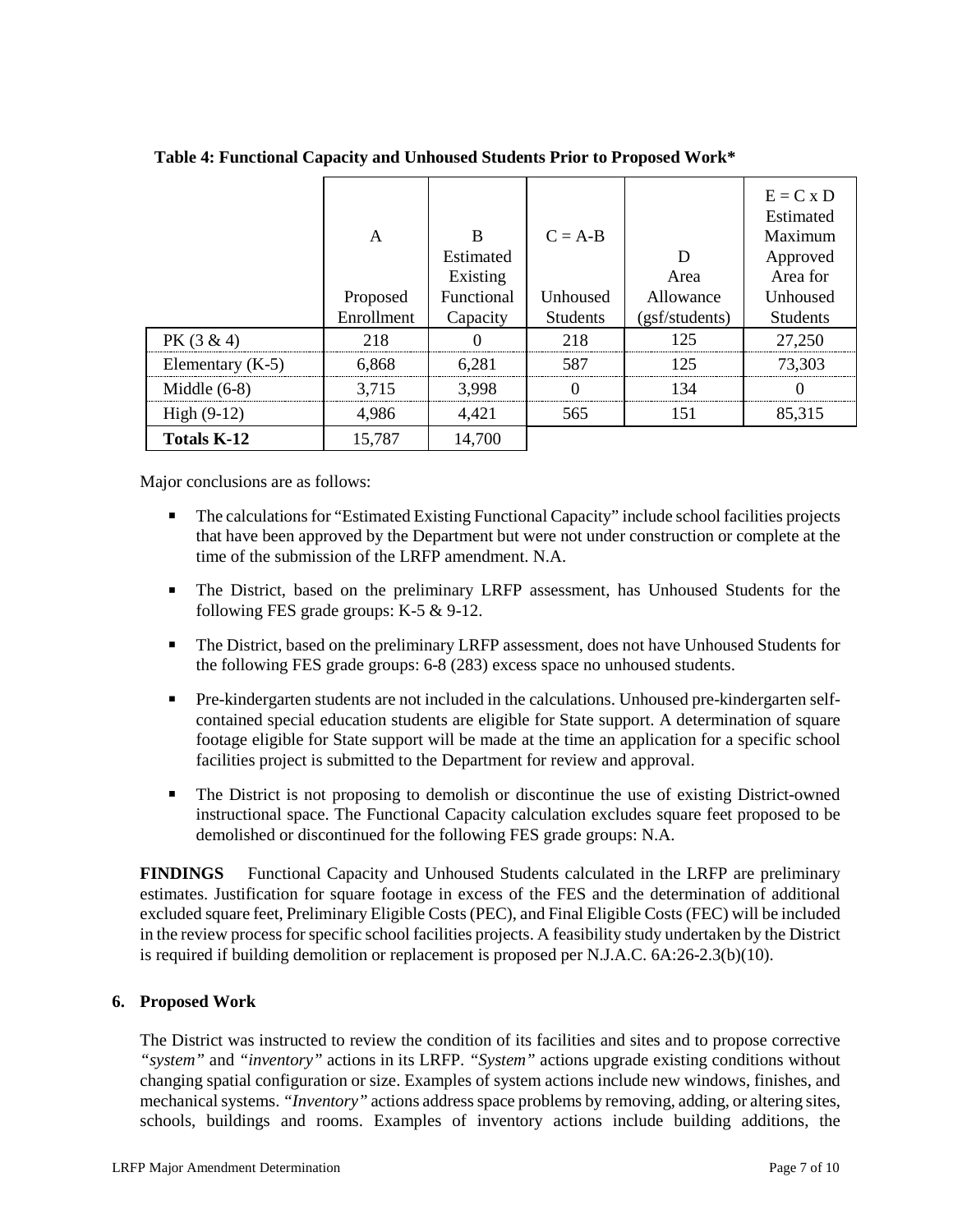reconfiguration of existing walls, or changing room use. Table 5 summarizes the type of work proposed in the District's LRFP for instructional buildings. Detailed information can be found in the LRFP website reports titled *"Site Asset Inventory," "LRFP Systems Actions Summary," and "LRFP Inventory Actions Summary."* 

| <b>Type of Work</b>                                            | <b>Work Included in LRFP</b> |  |  |
|----------------------------------------------------------------|------------------------------|--|--|
| <b>System Upgrades</b>                                         |                              |  |  |
| <b>Inventory Changes</b>                                       |                              |  |  |
| Room Reassignment or Reconfiguration                           |                              |  |  |
| <b>Building Addition</b>                                       |                              |  |  |
| New Building                                                   |                              |  |  |
| Partial or Whole Building Demolition or Discontinuation of Use |                              |  |  |
| New Site                                                       |                              |  |  |

**Table 5: Proposed Work for Instructional Building**

Major conclusions are as follows:

- The District has proposed system upgrades in one or more instructional buildings.
- The District has not proposed inventory changes, in one or more instructional buildings.
- The District has not proposed new construction in lieu of rehabilitation in one or more instructional buildings.

Please note that costs represented in the LRFP are for capital planning purposes only. Estimated costs are not intended to represent preliminary eligible costs or final eligible costs of approved school facilities projects.

The Act (N.J.S.A. 18A:7G-7b) provides that all school facilities shall be deemed suitable for rehabilitation unless a pre-construction evaluation undertaken by the District demonstrates to the satisfaction of the Commissioner that the structure might pose a risk to the safety of the occupants even after rehabilitation or that rehabilitation is not cost-effective. Pursuant to N.J.A.C. 6A:26-2.3(b)(10), the Commissioner may identify school facilities for which new construction is proposed in lieu of rehabilitation for which it appears from the information presented that new construction is justified, provided, however, that for such school facilities so identified, the District must submit a feasibility study as part of the application for the specific school facilities project. The cost of each proposed building replacement is compared to the cost of additions or rehabilitation required to eliminate health and safety deficiencies and to achieve the District's programmatic model.

Facilities used for non-instructional or non-educational purposes are ineligible for State support under the Act. However, projects for such facilities shall be reviewed by the Department to determine whether they are consistent with the District's LRFP and whether the facility, if it is to house students (full or part time) conforms to educational adequacy requirements. These projects shall conform to all applicable statutes and regulations.

**FINDINGS** The Department has determined that the proposed work is adequate for approval of the District's LRFP amendment. However, Department approval of proposed work in the LRFP does not imply that the District may proceed with a school facilities project. The District must submit individual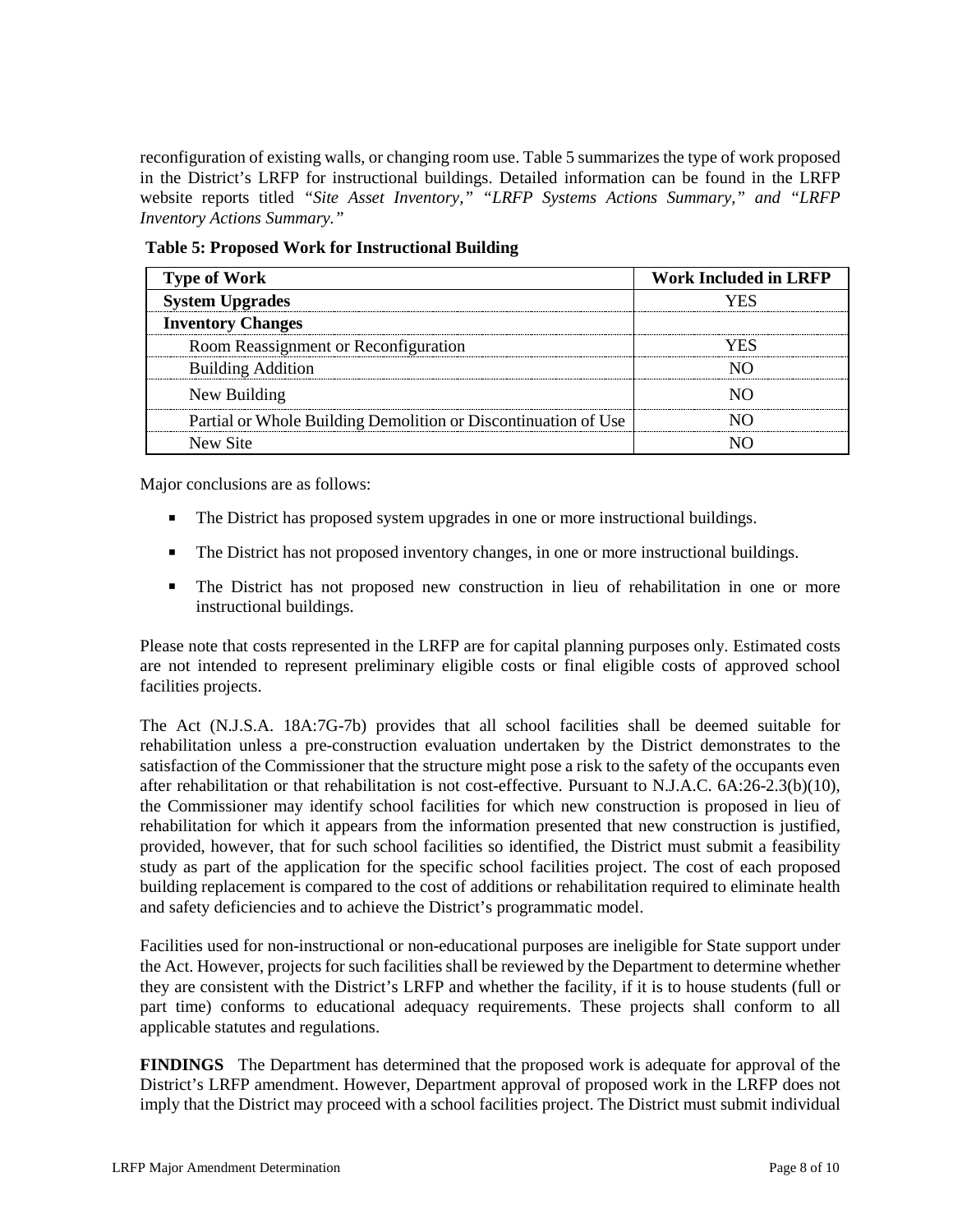project applications with cost estimates for Department project approval. Both school facilities project approval and other capital project review require consistency with the District's approved LRFP.

### **7. Functional Capacity and Unhoused Students After Completion of Proposed Work**

The *Functional Capacity* of the District's schools *after* completion of the scope of work proposed in the LRFP was calculated to highlight any remaining Unhoused Students.

Table 6 provides a preliminary assessment of Unhoused Students and Estimated Remaining Maximum Area after completion of new construction proposed in the LRFP, if applicable. Detailed information concerning the calculation can be found in the website report titled *"Functional Capacity and Unhoused Students.*"

|                     |                                                                 | B       |                                          |                            | E                                                               |
|---------------------|-----------------------------------------------------------------|---------|------------------------------------------|----------------------------|-----------------------------------------------------------------|
|                     | Estimated<br>Maximum<br>Approved<br>Area for<br><b>Unhoused</b> | Total   | Proposed<br>Functional<br>Capacity after | Unhoused<br>Students after | Estimated<br>Maximum<br>Area for<br>Unhoused<br><b>Students</b> |
|                     | <b>Students</b>                                                 | New GSF | Construction                             | Construction               | Remaining                                                       |
| $PK(3 \& 4)$        | 27,250                                                          |         |                                          | 218                        | 27,250                                                          |
| Elementary $(K-5)$  | 73,303                                                          |         | 6.281                                    | 586                        | 73,303                                                          |
| Middle $(6-8)$      |                                                                 | 79,027  | 4.588                                    | $\blacksquare$             |                                                                 |
| High $(9-12)$       | 85,224                                                          |         | 4.421                                    | 564                        | 85.224                                                          |
| <b>Totals PK-12</b> |                                                                 |         | 15,291                                   |                            |                                                                 |

### **Table 6: Functional Capacity and Unhoused Students After Completion of Proposed Work\***

Major conclusions are as follows:

- New construction is proposed for the following grade groups: Wellness Center at Toms River Intermediate East
- Proposed new construction exceeds the estimated maximum area allowance for Unhoused Students prior to the completion of the proposed work for the following grade groups, 6-8 The District, based on the preliminary LRFP assessment, will have Unhoused Students after completion of the proposed LRFP work for the following grade groups: K-5  $\&$  9-12 (Table 4)

**FINDINGS** The Functional Capacity and Unhoused Students calculated in the LRFP are preliminary estimates. Justification for square footage in excess of the FES and the determination of additional excluded square feet, Preliminary Eligible Costs (PEC), and Final Eligible Costs (FEC) will be included in the review process for specific school facilities projects.

## **8. Proposed Room Inventories and the Facilities Efficiency Standards**

The District's proposed room inventories for instructional buildings, or programmatic models, were evaluated to assess general educational adequacy and compliance with the FES area allowance pursuant to N.J.A.C. 6A:26-2.2 and 2.3. Major conclusions are as follows: